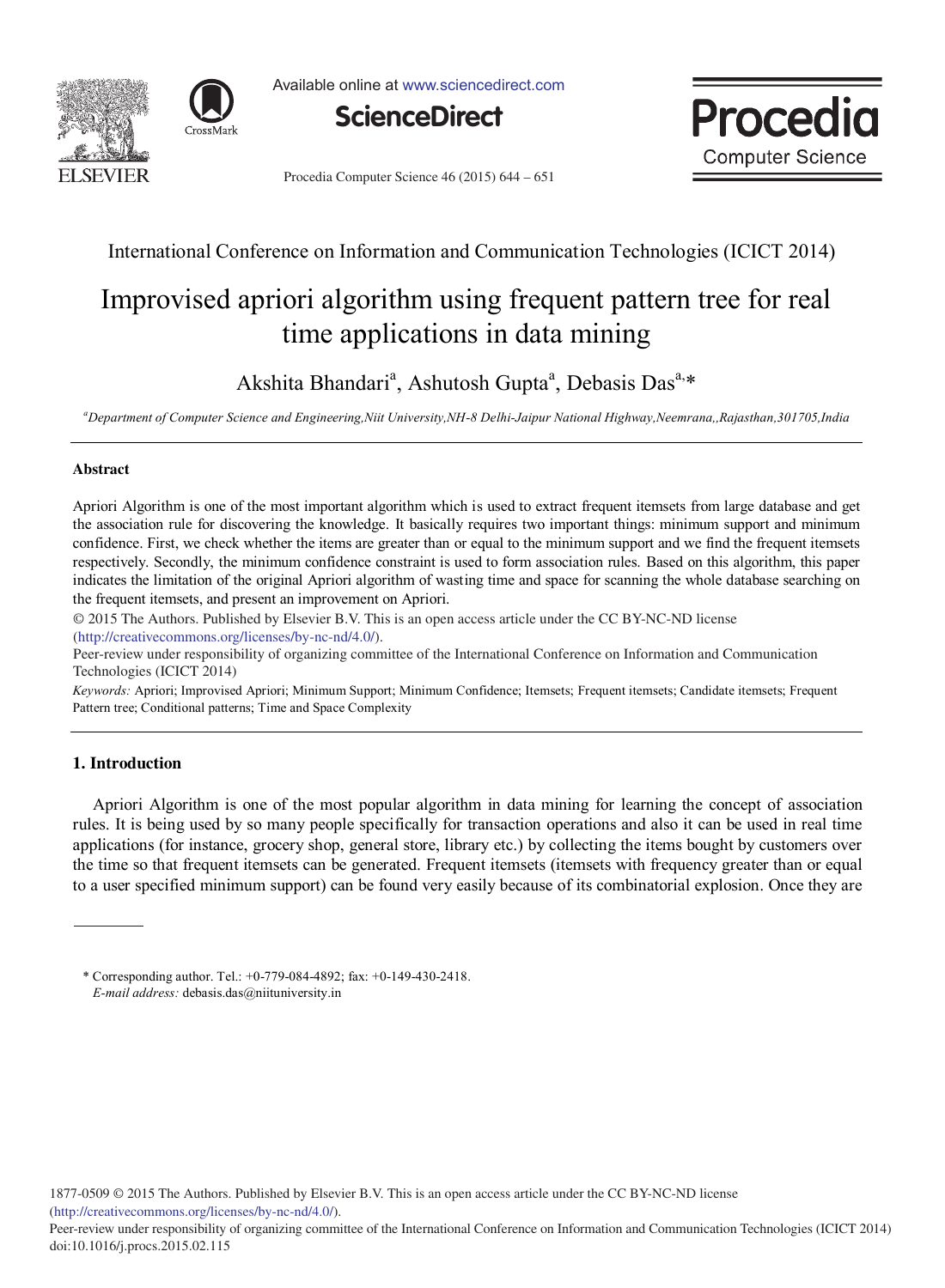obtained, it is simply easy to generate association rules with confidence greater than or equal to a user specified minimum confidence.<sup>1</sup> With the invent in technology of information and the need for extracting useful information of business people from dataset,<sup>2</sup> data mining and its techniques is appeared to achieve the above goal. As large amount of data is stored in data warehouses, on line analytical process, databases and other repositories of information. If a person tries to search for the information, it can be done manually which may take huge(exponential) amount of time. This is not at all optimum and efficient, so data mining approach is the best way by which this problem can be solved very easily. It is the process in which hidden and kind of interesting patterns are generated from huge amount of data which certainly limits the running time. This data may reach to more than terabytes. In some places Data mining can be termed as knowledge discovery in databases as it generates hidden and interesting patterns, and it also comprises of the amalgamation of methodologies from various disciplines such as statistics, neural networks, database technology, machine learning and information retrieval, etc. Interesting patterns are extracted at reasonable time by using the techniques of knowledge discovery in databases(KDD). Frequent itemsets can be found in various ways: using hash-based technique, partitioning, sampling and using vertical data format since it reduces the running time of the algorithm as it finds the itemsets concurrently. The most outstanding improvement over Apriori would be a method called FP-growh (Frequent-Pattern growth) which succeeded in deleting candidate generation. The architecture of data mining system has the following main components: data warehouse, database or other repositories of information, a server that fetches the relevant data from repositories based on the user's request,<sup>3</sup> knowledge base is used as guide of search according to defined some constraint, data mining engine includes set of essential modules, such as characterization, classification, clustering, association, regression and analysis of evolution. Pattern evaluation module interacts with the modules of data mining for generating interested patterns. Finally, graphical user interfaces (GUI) which allow the user to interact and communicate with the data mining system. This algorithm is basically used to extract useful information from massive amount of data present in repositories and warehouse. For instance, a customer who purchases a pack of bread from the grocery shop also tends to buy the butter from the same shop simultaneously.

#### **2. Related Work**

Mining of frequent itemsets is an important phase in association mining which discovers frequent itemsets in transactions database. It is essential in many tasks of data mining that try to find interesting patterns from datasets, such as association rules, episodes, classifier, clustering and correlation, etc.<sup>4</sup> Over the time, many algorithms are proposed to find frequent itemsets, but all of them can be catalogued into two classes: candidate generation or pattern growth. Apriori<sup>5</sup> is a representative of the candidate generation approach. It generates the candidate itemsets of length  $(k+1)$  based on the frequent itemsets of length  $(k)$ . The itemset frequency can be defined by counting their occurrences in transactions. Frequent Pattern(FP) - growth, is proposed by Han in 2000, where he stated some useful facts about the FP tree. T.Tassa et al<sup>6</sup> proposed secure mining of Association Rules which is based on the Fast Distributed Mining Algorithm and successfully implementd and developed the techniques and methodologies to solve the problem of distributed association rule mining when items are ordered vertically,<sup>6</sup> he also solved the problem of mining generalized association rules, and the problem of discovering subgroups in the horizontal setting. Mahesh Balaji and G Subrahmanya VRK Rao et al<sup>7</sup> in their paper for IEEE proposed Adaptive Implementation Of Apriori Algorithm for Retail Scenario in Cloud Environment which solves the time consuming problem for retail transactional databases. It aims to reduce the response time significantly by using the approach of mining the frequent itemsets. Yanbin Ye, Chia Chu Chiang et al<sup>8</sup> in their paper proposed A Parallel Apriori Algorithm for Frequent Itemsets Mining. They modified Bodon's implementation and converted it into a parallel approach where the input transactions can be read by a parallel computer. The immediate outcome of a parallel computer on this modified implementation is very well presented. Quiang Yang, Yanhong Hu et al<sup>9</sup> in their paper Applications of Improved Apriori Algorithm on Educational Information identified the main problems in the applications and introduced an improved algorithm. Then this algorithm was used for the data education mining. Ketan Shah, Sunita Mahajan et al<sup>10</sup> in their paper Maximizing the efficiency of Parallel Apriori Algorithm suggested how to maximize the efficiency of the parallel Apriori Algorithm. The paper records and observe the performance of the algorithm over different datasets and over n processors on a commodity cluster of machines. The experiments conducted showed that the parallel algorithm scaled well to the number of processes and also improved the efficiency by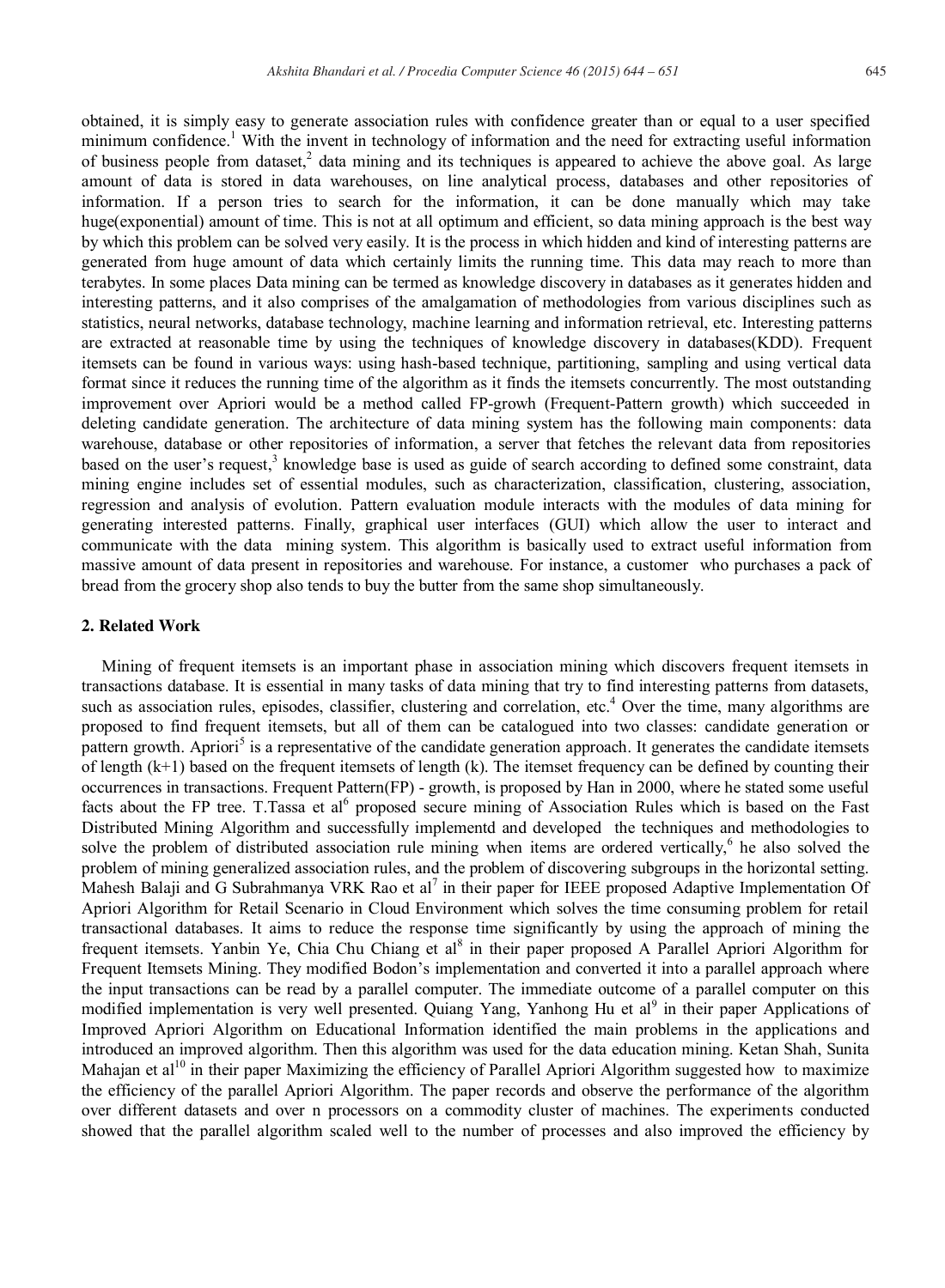effective load balancing. Feng Wang, Yong-Hua Li et al<sup>11</sup> in their paper An Improved Apriori Algorithm Based on the Matrix suggested an improved apriori algorithm based on the matrix. It used the matrix effectively indicating the operations in the database and used the "AND operation" to deal with the matrix to generate the largest frequent itemsets. It doesn't need to scan the database again and again to perform operations and therefore takes less time, and it also reduced the number of candidates of frequent itemsets greatly.

#### **3. Limitations of apriori algorithm**

Apriori algorithm suffers from some weaknesses in spite of being clear and simple. The main limitation is costly wasting of time to hold vast number of candidate sets with much frequent itemsets, low minimum support or large itemsets. For instance, if there are  $10^4$  frequent 1- itemsets, it may need to generate more than  $10^7$  candidates into 2length which in turn will be tested and accumulated.<sup>4</sup> Furthermore, to detect frequent pattern of size 1000 (e.g.)  $V_1$ ,  $V_{2}...V_{1000}$ , it will have to generate  $2^{1000}$  candidate itemsets<sup>1</sup> that yields costly wasting of time in candidate generation as it checks for many more sets from candidate itemsets, also it will scan database many times repeatedly for finding candidate itemsets. Apriori will be very low and inefficient when memory capacity is limited with large number of transactions. The proposed approach in this paper reduces the time spent for searching in the database and performing transactions for frequent itemsets and also reduces the memory space with large number of transactions using partitioning and selecting which is described in detail in the proposed model.

## **4. Problem formulation**

Apriori Algorithm takes a lot of memory space and response time since it has exponential complexity eg; if there are 100 transactions then it will have 2<sup>100</sup> itemsets and it also does mining twice. We can somehow reduce the itemsets by frequent itemsets mining (FIM) then it will significantly reduce the time taken but it will take a lot of space, and it will be very inefficient for real time applications eg; if a grocery seller wants to know about the most frequent items purchased or if a person wants to know about the books which are read most frequently in the library, they will have to format their systems again and again as it takes a huge memory space for storing candidate and frequent itemsets. So what can be the solution to minimize it? Also can we minimize the running time of the Algorithm further by using a different approach? How? Explain the approach.

#### **5. Proposed model**

This section will address the improved Apriori ideas, the improved Apriori, an example of the improved Apriori, the analysis and evaluation of the improved Apriori and the experiments. In the process of Apriori, the following definitions are needed:

6.1 Definition 1 : SupposeT = {T<sub>1</sub>,T<sub>2</sub>,..., T<sub>m</sub>}, (m, 1) is a set of transactions, T<sub>i</sub> = {I<sub>1</sub>, I<sub>2</sub>,..., I<sub>n</sub>}, (n, 1) is the set of items, and k- itemset =  $\{i_1, i_2, ..., i_k\}$ ,  $(k, 1)$  is also the set of k items, and k-itemset  $\subseteq$  I.

*6.1 Definition 2* : Suppose (itemset) is the support count of itemset or the frequency of occurrence of an itemset in transactions.

6.1 *Definition* 3 : Suppose  $C_k$  is the candidate itemset of size k, and  $F_k$  is the frequent itemset of size k.

#### **6. Algorithm for C<sup>k</sup> generation**

Step1: Scan all transactions to generate  $F_1$  table.  $F_1$  (items, support, transaction ids) Step2: Construct by self-join. Step3: Use  $F_1$  to identify the target transactions for . Step4: Scan the target transactions to generate.

In our proposed approach, we enhance the Apriori algorithm<sup>14</sup> to reduce the time consuming for candidate itemset generation. We first scan all the transactions to generate  $F_1$  which contains the items, their support count and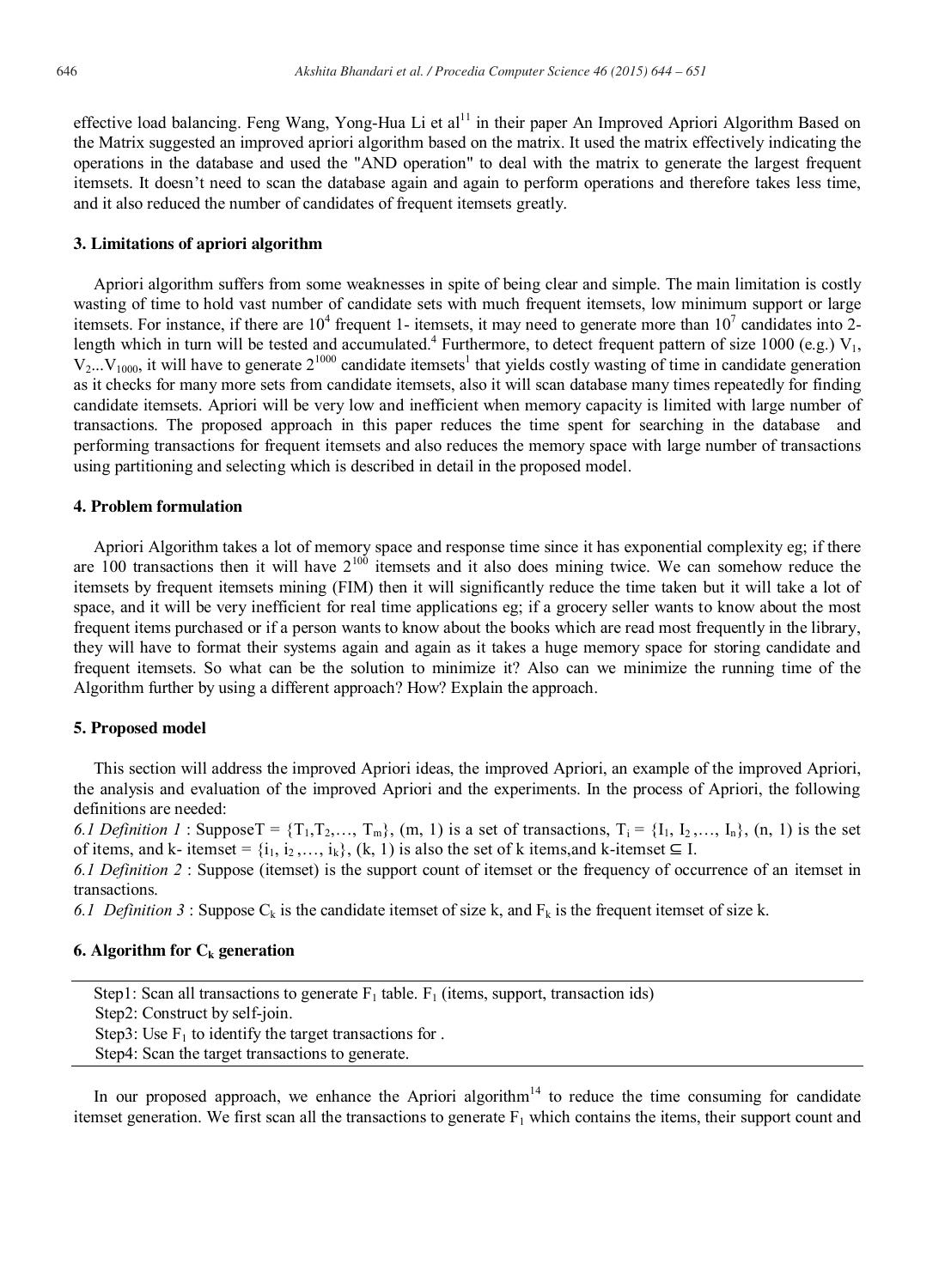Transaction IDs where the items are found. And then we use  $F_1$  as a helper to generate  $F_2$ ,  $F_3$ .  $F_k$ . When we want to generate  $C_2$ , we make a self-join  $F_1 * F_1$  to construct 2-itemset C (x, y), where x and y are the items of  $C_2$ . Before scanning all the transaction records to count the support count of each candidate, use  $F_1$  to get the transaction IDs of the minimum support count between x and y, and thus scan for  $C_2$  only in these specific transactions. The same thing applies for  $C_3$ , construct 3- itemset  $C(x, y, z)$ , where x, y and z are the items of  $C_3$  and use  $F_1$  to get the transaction IDs of the minimum support count between x, y and z and then scan for  $C_3$  only in these specific transactions and repeat these steps until no new frequent itemsets are identified. Now to reduce the memory space when large transactions are there a simple rule can be followed: Let n be the number of nodes in the FP- tree and k be the color of the clusters of the transactions in the database. Now, certainly  $n > k$ . If this is the case then k is at most n - 1. Suppose we have 1000 transactions then k will be at most 999. There are so many possibilities of colors and all the colors will be chosen by us. Well, clearly that leads to a bad choice. Now, let  $n \geq k$  as this can also be possible then k will be at most n but still the rule applies as n cannot be less than k because then at each level nodes will have the same color. It must be same if the tree is fully dependent. Since it takes exponential memory space, the possibilities of colors getting generated should be minimized. This can be done by using another mathematical formula for comparing the number of nodes and colors i.e.  $n > 2<sup>k</sup>$ . In this case colors will be minimized drastically eg; if n = 1000 now then k will be approximately  $log_2(1000) = 10$ . The base 2 signifies that the cluster is getting partitioned into 2 parts and selecting means out of the two only 1 is getting selected. This can be any number of partitions depending on user's choice. User will be having the choice of deciding the base. The value of the base is equal to the number of partitions of the cluster. Using this approach very less memory space is consumed at a time and items can be mines in a lesser amount of time. Hence, it serves the purpose.

## **7. The improvised apriori algorithm**

The improvement of the algorithm can be described as follows:

Step1: //Partition the cluster into groups let this term be n and k be the colors so the loop will be set //for k times. Now, select clusters one at a time.

 Step2: //Generate items, their items' support, transaction ids. Step3:  $F_1$  = find frequent 1 itemsets (T); Step4: For  $(k = 2; F_{k-1} \neq \phi; k++)$  { Step5: //Generate the  $C_k$  from the  $F_{k-1}$ Step6:  $C_k$  = candidates generated from  $F_{k-1}$ ; Step7: //get the item I<sub>w</sub> with minimum support in C<sub>k</sub> using F<sub>1</sub>, (1  $\leq$  w  $\leq$  k). Step8:  $x = Get$  item min sup  $(C_k, F_1)$ ; Step9: // get the target transaction IDs that contain item x. Step10: Target = get Transaction ID(x); Step11: For each transaction t in Target Do Step12: Increment the count of all items in  $C_k$  that are found in Target; Step13:  $F_k$  = items in  $C_k$  min support; End;  $\}$ 

#### **8. An example of improvised apriori**

Assume that a large supermarket tracks sales data by stock- keeping unit (SKU) for each item, such as "butter", "bread", "jam", "coffee", "cheese", "milk" is identified by a numerical SKU. The supermarket has a database of transactions where each transaction is a set of SKUs that were bought together.<sup>2,12,13</sup> Let the database of transactions consist of following itemsets:

The transaction set as shown in Table 1. firstly, scan all transactions to get frequent 1-itemset l1 which contains the items and their support count and the transactions ids that contain these items, and then eliminate the candidates that are infrequent or their support are less than the min\_ sup as shown in table 2. The frequent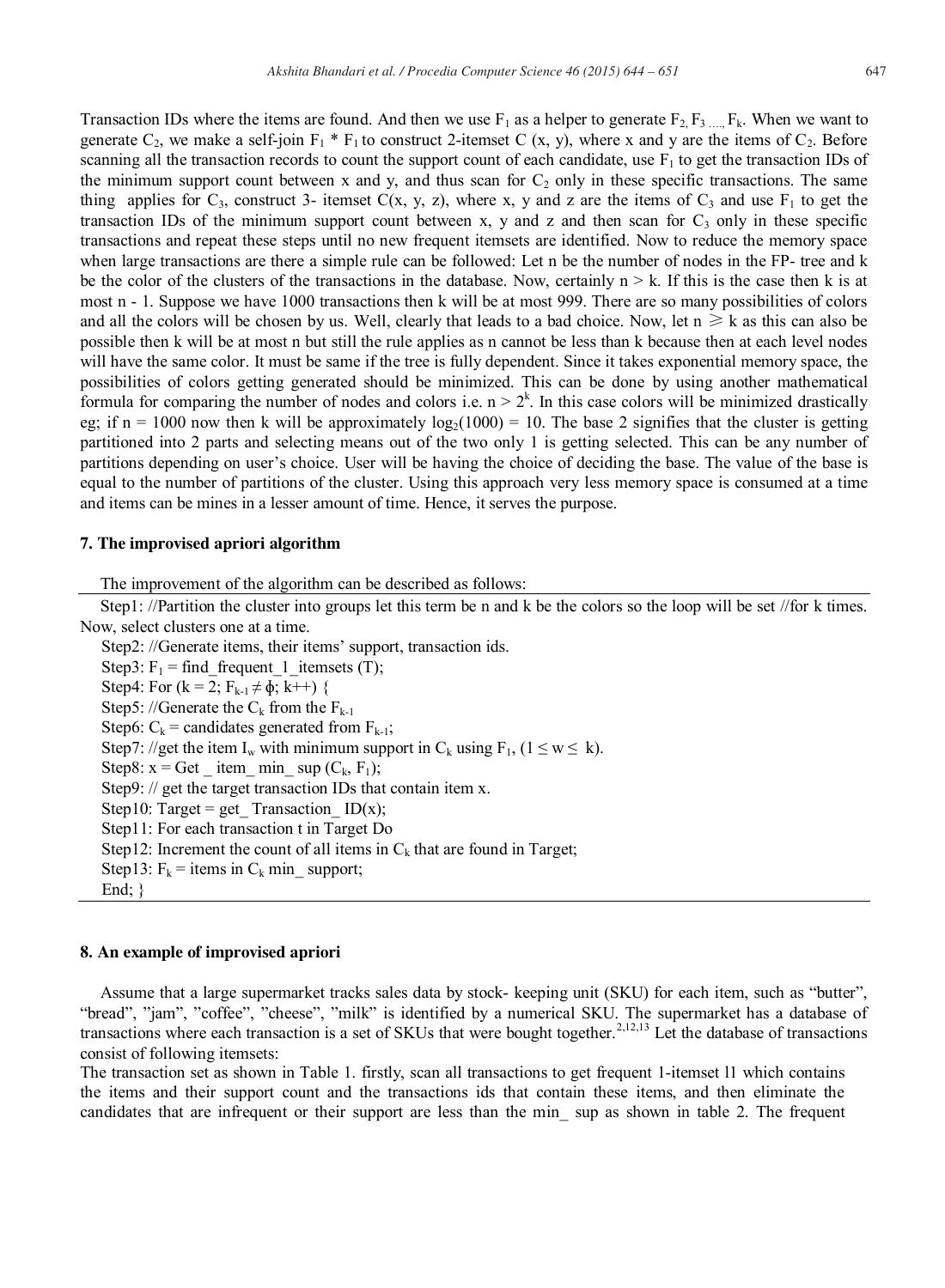1-itemset is shown in table 3. The sets which are in bold will be deleted in frequent 2\_itemset as shown in table 4. The sets which are in bold will be deleted in frequent 3 itemsets as shown in table 5.

#### *9.1 Tables*

Table 1. The transactions.

|                |                                  | Table 2. The candidate 1- itemset. |                |  |  |
|----------------|----------------------------------|------------------------------------|----------------|--|--|
| TransactionID  | Itemsets                         | Items                              | Support        |  |  |
| T1             | Milk, Cheese                     |                                    |                |  |  |
| T <sub>2</sub> | Milk, Coffee, Butter             | Milk                               | 5              |  |  |
| T <sub>3</sub> | Jam, Bread                       | Cheese                             | 3              |  |  |
| T <sub>4</sub> | Bread, Butter, Cheese            | Coffee                             | 2              |  |  |
| T <sub>5</sub> | Coffee, Milk                     | <b>Bread</b>                       | $\overline{4}$ |  |  |
| T <sub>6</sub> | Milk, Bread, Butter, Jam         | <b>Butter</b>                      | $\overline{4}$ |  |  |
| T <sub>7</sub> | Milk, Bread, Butter, Jam, Cheese | Jam                                | $\mathbf{3}$   |  |  |
|                |                                  |                                    |                |  |  |

| Table 3. The frequent 1- itemset. |                |                                                  |                                                                   | Table 4. The frequent 2- itemset. |                |               |                                                  |  |
|-----------------------------------|----------------|--------------------------------------------------|-------------------------------------------------------------------|-----------------------------------|----------------|---------------|--------------------------------------------------|--|
| Items                             | Support        | $T_\_ID$                                         |                                                                   | Items                             | Support        | Min           | Found in                                         |  |
| Milk                              | 5              |                                                  | T1, T2, T5, T6, T7                                                | Milk, Cheese                      | $\overline{2}$ | <b>Cheese</b> | T1,T7                                            |  |
| Cheese                            | 3              | T <sub>1</sub> , T <sub>4</sub> , T <sub>7</sub> |                                                                   |                                   |                |               |                                                  |  |
| <b>Coffee</b>                     | 2              | <b>T2,T5</b>                                     |                                                                   | Milk, Bread                       | $\overline{2}$ | <b>Bread</b>  | T6,T7                                            |  |
| <b>Bread</b>                      | 4              | T3, T4, T6, T7                                   |                                                                   |                                   |                |               |                                                  |  |
| <b>Butter</b>                     | 4              |                                                  | T <sub>2</sub> , T <sub>4</sub> , T <sub>6</sub> , T <sub>7</sub> | Milk, Butter                      | 3              | Butter        | T <sub>2</sub> , T <sub>6</sub> , T <sub>7</sub> |  |
| Jam                               | 3              | T3, T6, T7                                       |                                                                   |                                   |                |               |                                                  |  |
|                                   |                |                                                  |                                                                   | Milk, Jam                         | $\mathbf{2}$   | Jam           | T6,T7                                            |  |
| Table 5. The frequent 3- itemset. |                |                                                  |                                                                   |                                   |                |               |                                                  |  |
|                                   |                |                                                  |                                                                   | Cheese, Bread                     | $\overline{2}$ | <b>Bread</b>  | T4,T7                                            |  |
| Items                             | Support        | Min                                              | Found in                                                          | <b>Cheese, Butter</b>             | $\mathbf{2}$   | <b>Cheese</b> | T4,T7                                            |  |
| Milk, Butter, Bread               | $\overline{2}$ | <b>Bread</b>                                     | <b>T6,T7</b>                                                      |                                   |                |               |                                                  |  |
|                                   |                |                                                  |                                                                   | Cheese, Jam                       | $\mathbf{1}$   | <b>Cheese</b> | <b>T7</b>                                        |  |
| Milk, Butter, Jam                 | $\overline{2}$ | Jam                                              | T6,T7                                                             | Bread, Butter                     | 3              | <b>Bread</b>  | T4, T6, T7                                       |  |
|                                   |                |                                                  |                                                                   |                                   |                |               |                                                  |  |
|                                   |                |                                                  |                                                                   | Bread, Jam                        | 3              | <b>Bread</b>  | T3, T6, T7                                       |  |
| Bread, Butter, Jam                | 2              | Bread                                            | T6,T7                                                             | Butter, Jam                       | $\overline{2}$ | Jam           | T6,T7                                            |  |

The next step is to generate candidate 2-itemset from L1 split each itemset in 2-itemset into two elements then use l1 table to determine the transactions where you can find the itemset in, rather than searching for them in all transactions. For example, let's take the first item in table.4 (Milk, Cheese), in the original Apriori we scan all 7 transactions to find the item (Milk, Cheese); but in our proposed improved algorithm we will split the item (Milk, Cheese), into Milk and Cheese and get the minimum support between them using L1 has the smallest minimum support. After that we search for itemset (Milk, Cheese) only in the transactions T1 the minimum confidence, and then generate all candidate association rules.In the previous example, if we count the number of scanned transactions to get (1, 2, 3)-itemset using the original Apriori and our improved Apriori, we will observe the obvious difference between number of scanned transactions with our improved Apriori and the original Apriori. From the table 6, number of transactions in1-itemset is the same in both of sides, and whenever the k of k-itemset increase, the gap between our improved Apriori and the original Apriori increase from view of time consumed, and hence this will reduce the time consumed to generate candidate support count. To get support count for every itemset, here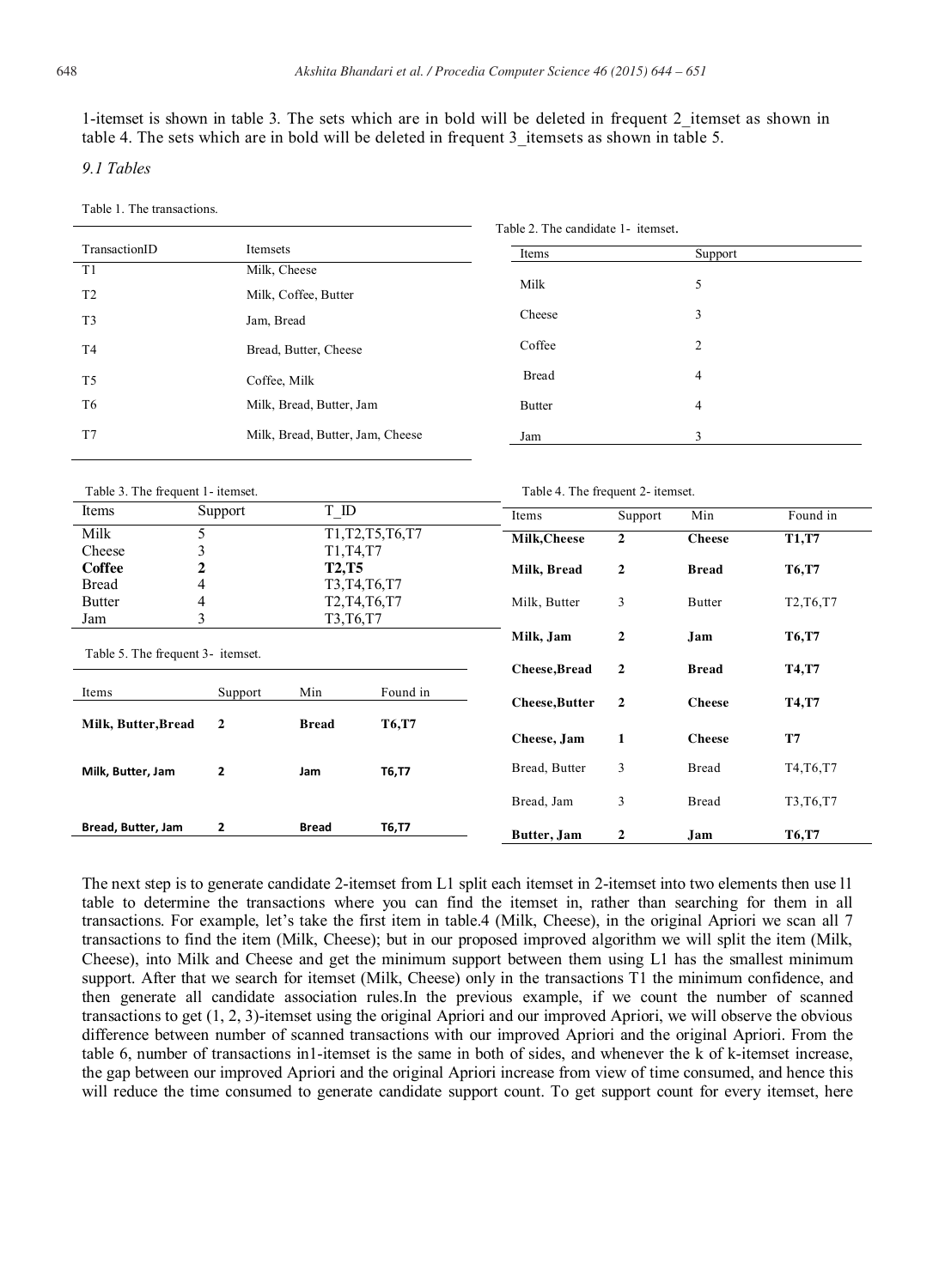Cheese, and T7. For a given frequent itemset LK, T4, find all non-empty subsets that satisfy the minimum confidence, and then generate all candidate association rules.In the previous example, if we count the number of scanned transactions to get (1, 2, 3)-itemset using the original Apriori and our improved Apriori, we will observe the obvious difference between number of scanned transactions with our improved Apriori and the original Apriori. From the table 6, number of transactions in1-itemset is the same in both of sides, and whenever the k of k-itemset increase, the gap between our improved Apriori and the original Apriori increase from view of time consumed, and hence this will reduce the time consumed to generate candidate support count.



The final output of the FP-Tree is as shown in Graph:1. And the minimum support count is 3. Now we will find the frequent patterns from the FP-Tree.It's trivial.The items of the database and their frequency of occurrences is shown in Table:2 for each item.First and foremost, we need to prioritize all the itemsets according to their frequency of occurrences and then we will see each item one by one from bottom to top.The items can be listed as: Then we see Jam. First we need to find the conditional pattern base for Jam:3. If you wonder how 3 comes, it is due to frequency of occurrence of Jam. Now go to Graph 1 and check the Jams. There are 3 Jams and one occurrence for each. Now traverse bottom to top and get the branches which have Jams with the occurrence of Jam. We got 3 branches and they are MBTC: 1, B: 1, MBT: 1.To ensure that you correctly got all the occurrences of Jam in FP-Tree add occurrences of each branch and compare with the occurrences listed above. For Jam you get  $1+1+1=3$ so we got it correct. Then we consider Cheese.And this way we can ensure the correctness for all.Also we can generate conditional pattern bases by rewriting the occurrences for all the branches and finding which item occurs most frequently and then we can delete all other branches except that and only that branch will remain in the FP-Tree which we can draw again for Jam and likewise for all other items.

#### **9. The analysis and evaluation of the improved apriori**

Apriori Algorithm used to scan the database twice but this paper presents an improvement on it by using parallel algorithm and the concept of partitioning. It presents a mathematical formula for selecting the cluster as there are many clusters. The code is implemented in java and the platform used is eclipse. The architecture used is mac os x for calculating the running time of the algorithm. The data structure which is introduced in the paper is frequent – pattern tree which is used for finding out the frequent itemsets and also used for generating the conditional patterns. The analysis shows that the time consumed in improved Apriori in each group of transaction is less than the original Apriori, and the difference increases more and more as the number of transactions increases. With the increase in the number of transactions the rate also increases. The average of reducing time rate in the improved Apriori is 67.87%. Apriori is 71.28%. The memory space is reduced by using the partitioning approach which partitions the clusters initially and select one particular cluster out of this. It is an improvement as earlier the algorithm took exponential space but now it is reduced greatly. The mathematical formula for calculating the value of k is shown above.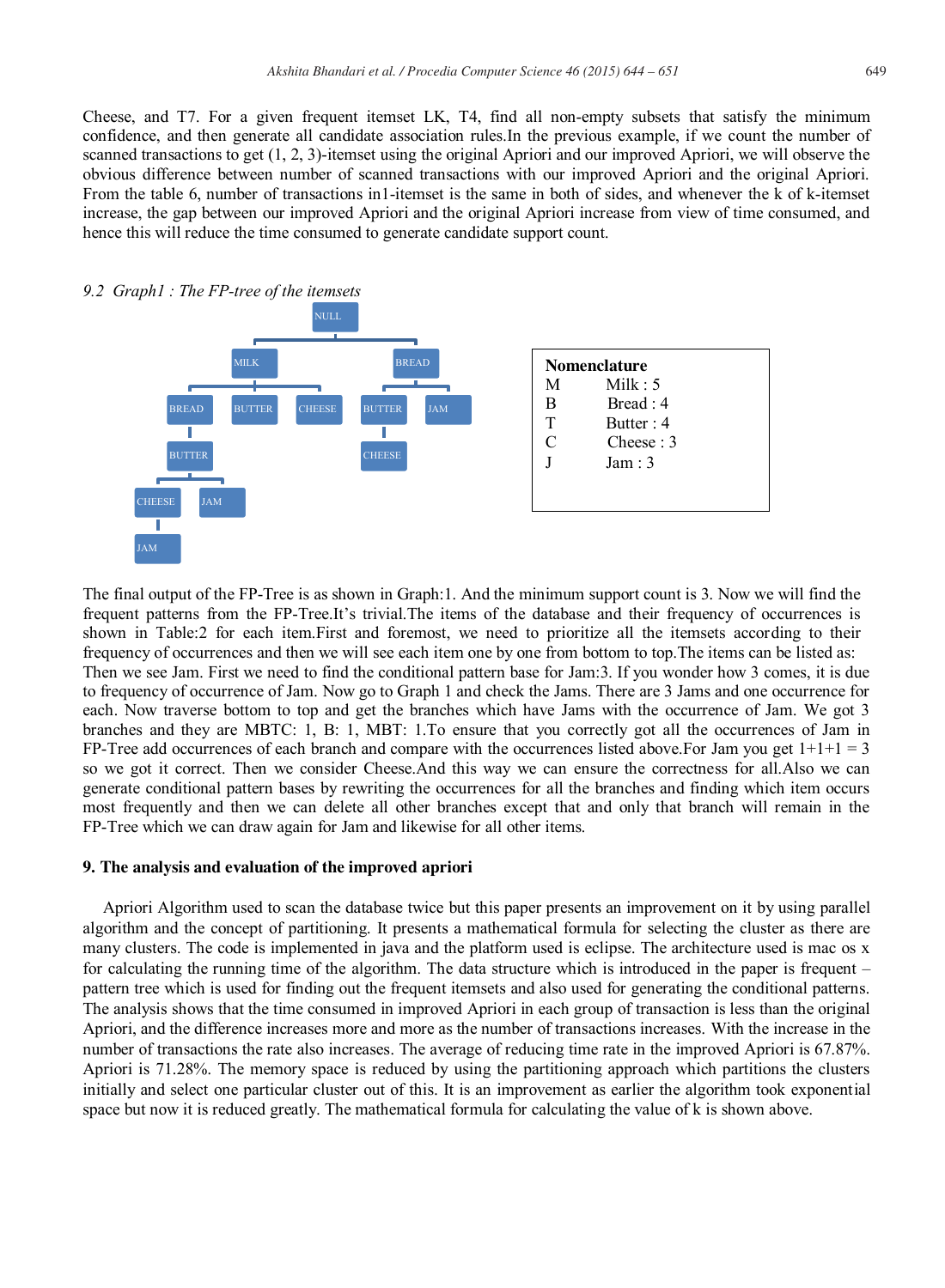

Table 6. The Time Reducing Rate of Improved Apriori Table 7. Time Reducing Rate of Improved Apriori according to the value

Fig. 1. (a) Graph between number of nodes and k; (b) Time consuming comparison for different groups of transactions. We developed an implementation for original Apriori and our improved Apriori, and we collect 5 different groups of transactions as the following:

- T1: 500 transactions.
- T2: 1000 transactions.
- T3: 1500 transactions.
- T4: 2000 transactions.
- 



T5: 2500 transactions. Fig. 2. Time consuming comparison for different values of minimum support.

The first experiment compares the time consumed of original Apriori, and our improved algorithm by applying the five groups of transactions in the implementation. The result is shown in Figure 1(b). The second experiment compares the time consumed of original Apriori, and our proposed algorithm by applying the one group of transactions through various values for minimum support in the implementation. The result is shown in Figure 2. As we observe in figure 1(b), that the time consuming in improved Apriori in each group of transactions is less than it in the original Apriori, and the difference increases more and more as the number of transactions increases. Table 6 shows that the improved Apriori reduce the time consuming by 63.17% from the original Apriori in the first group of transactions T1, and by 78.63% in T5. As the number of transactions increase the rate is increased also. The average of reducing time rate in the improved Apriori is 67.87%. As we observe in figure 2, that the time consuming in improved Apriori in each value of minimum support is less than it in the original Apriori, and the difference increases more and more as the value of minimum support decreases. Table 7 shows that the improved Apriori reduce the time consuming by 84.22% from the original Apriori where the minimum support is 0.02, and by 60.99% in 0.10. As the value of minimum support increase the rate is decreased also. The average of reducing time rate in the improved Apriori is 71.28%.